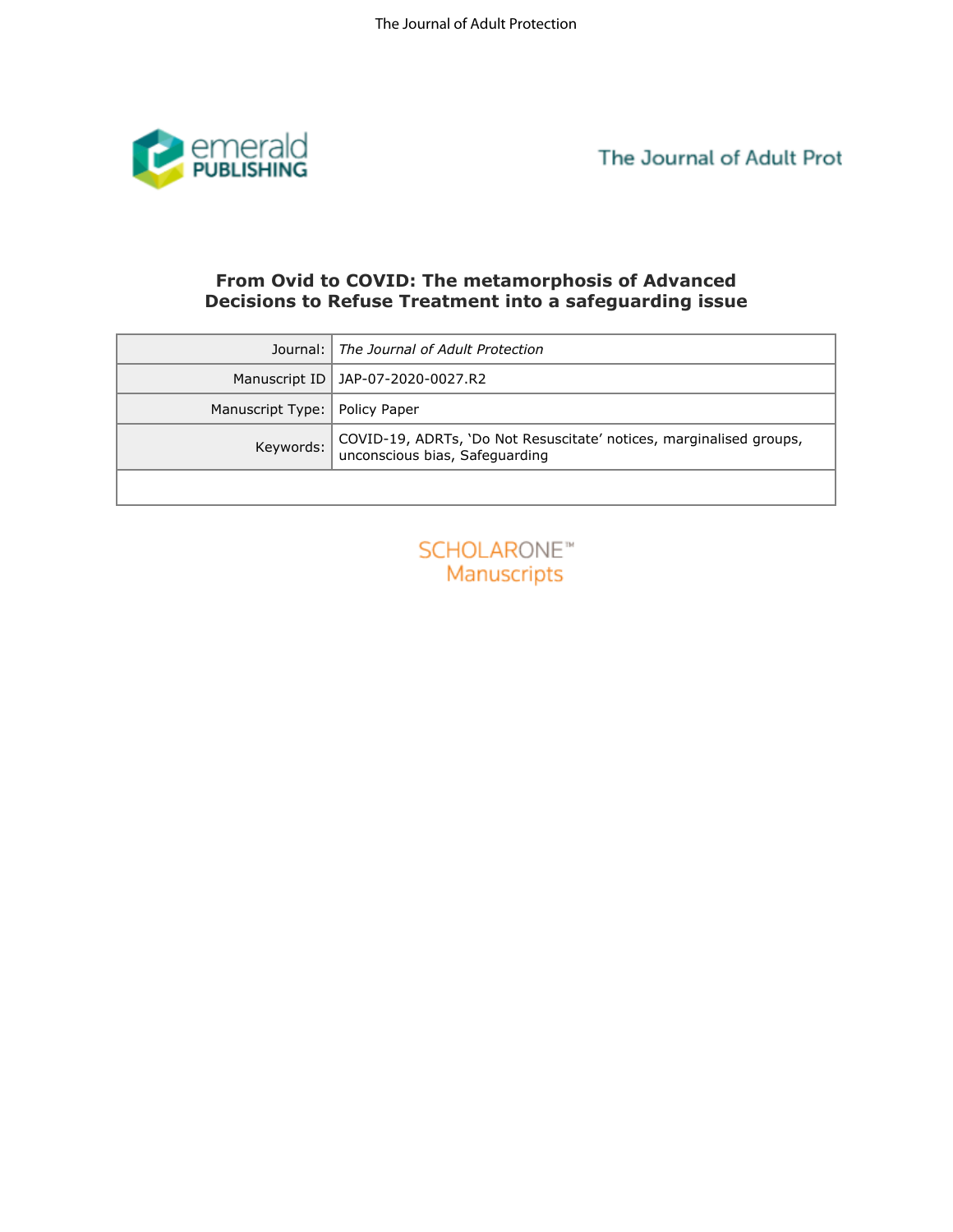## **From Ovid to COVID: The metamorphosis of Advanced Decisions to Refuse Treatment into a safeguarding issue**

## **Michael Lyne and Jonathan Parker\***

Department of Social Sciences and Social Work Bournemouth University

\*corresponding author parkerj@bournemouth.ac.uk

## **Abstract**

#### *Purpose*

This paper aims to examine Advance Decisions to Refuse Treatment (ADRTs) in the context of the COVID-19 pandemic. We consider the development of ADRTs, the lack of take up and confusion among the general public, clinicians and health and social care staff.

#### *Design/methodology/approach*

The paper is a conceptual piece that reflects on ADRTs in the particular context of COVID-19. It considers professional concerns and pronouncements on ADRTs. *Findings*

ADRTs have a low take up currently. There is misunderstanding among public and professionals. There is a need for raising awareness, developing practice and a need to allay fears of misuse and abuse of ADRTs in clinical, health and social care settings. *Originality*

partment of Social Sciences and Social Work<br>
v[u](mailto:parkerj@bournemouth.ac.uk)memouth University<br>
vumemouth University<br>
protections and the Value Covince of the COVID-19 panelein<br>
interact of the COVID-19 paneleinic. We consider the development of ADKTs This paper is original in considering ADRTs as a safeguarding issue from two perspectives: that of the person making the ADRT and being confident in respect for the decisions made, and of clinicians and other professionals being reflexively aware of the need to accept advance decisions and not acting according to unconscious biases in times of crisis.

#### *Practical implications*

We make recommendations that reflexive training and awareness becomes the norm in health and social care, that reform of ADRTs is undertaken to prevent misunderstandings and that the person becomes central in all decision-making processes.

#### **Keywords**

COVID-19, ADRTs, 'Do Not Resuscitate' notices, marginalised groups

#### **Introduction**

When COVID-19 began to take hold in the UK and people became seriously ill, concerns increased regarding the National Health Service's (NHS) capacity to manage the anticipated rise in demands. Alarm was raised that older people, people with disabilities and those with pre-existing conditions or weakened by ill-health might automatically be assigned 'Do Not Resuscitate' or 'Do Not Attempt CPR'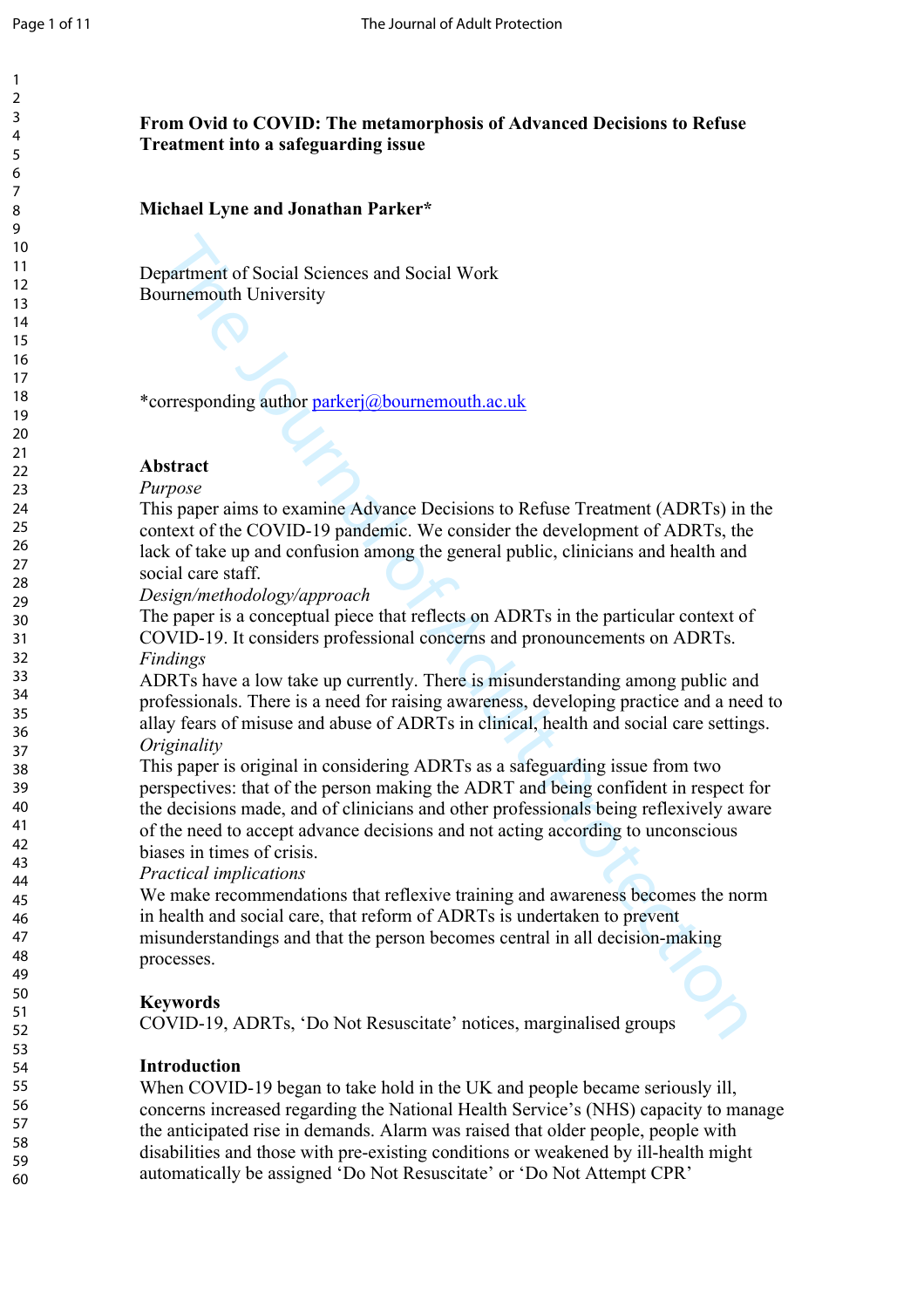(DNACPR) notices. Anxieties were also expressed about Advance Decisions to Refuse Treatment (ADRTs), reflecting misunderstandings about their nature and function.

The ramifications of such a battlefield triage mentality were recognised and media reports circulated concerning the active discrimination underpinning this whilst recognising that choice through advance directives might have much to offer in this situation. The unspoken discourses underpinning these fears reveal a safeguarding issue that permeates society and health and social care services and constructs takenfor-granted assumptions of best practice and best interests (see Bourdieu, 1977; Parker, forthcoming). As well as misunderstandings, the lack of take-up of ADRTs reflects anxieties about power being wrested from the self by others within families or by over-stretched clinicians. Moreover, a lack of respect for ADRTs by health professionals demonstrates a social appropriation of safeguarding from the person to the professional expert, which also needs to be addressed.

When we examine the demography of people who have died from COVID-19, it reflects some of the unconscious thinking that denotes an adult safeguarding issue at a macro level. The numbers of older people, people with pre-existing conditions and disabilities, people from BAME communities and working-class people who have died are disproportionately represented when compared with other groups in society.

The terrible nature and effects of radical intervention and intubation and the enduring effects of COVID-19 infection post-ICU for those who survive have led some to conclude that perhaps people would rather have died. This has led to unethical actions in suggesting that treatment should be unequally provided, again raising safeguarding needs. Questions of decisions to withhold treatment for pragmatic reasons have the potential to affect the making of an advanced decision to refuse treatment (ADRT). The fear being that such a decision may be more readily assumed when there is still the possibility of effective curative treatments or when clinicians are stretched and faced with rationing treatments, or the ADRT addresses a different situation to that specified within it.

For a socialized conscienting to a street and marrial consisting that winds the distinguion. The unspected as forecast preceding that those through a the time the toffer in the unstanting that the constrained assumptions o In the context of adult safeguarding, this paper considers the development of ADRTs and their potential to assist both clinicians and people with COVID-19, adding a moral perspective to treatment decisions in the light of our current knowledge of COVID-19. It moves us from a potentially abusive situation of scant regard for those deemed 'vulnerable' because of certain characteristics – age, pre-existing health condition, intellectual or cognitive disability and so on  $-$  to a changed state in which expressed wishes can be transparently shared across family members and health care professionals (hence the metamorphosis implied in the title.) Thus ADRTs can disrupt the tendency towards convergence around assumed wants and wishes to personal and diverse decisions based on prior stated wishes (Beckert, 2010).

#### **COVID-19 and defining adult abuse**

When we think of adult safeguarding, conscious reasoning suggests to us notions of physical, psychological, financial, sexual abuse, and neglect (Penhale and Parker, 2020). Whilst *No Secrets* (Department of Health, 2000) included reference to discriminatory abuse, this and the allied concept of structural abuse has been little considered. The Care Act 2014 has consolidated definitions of abuse and its breadth is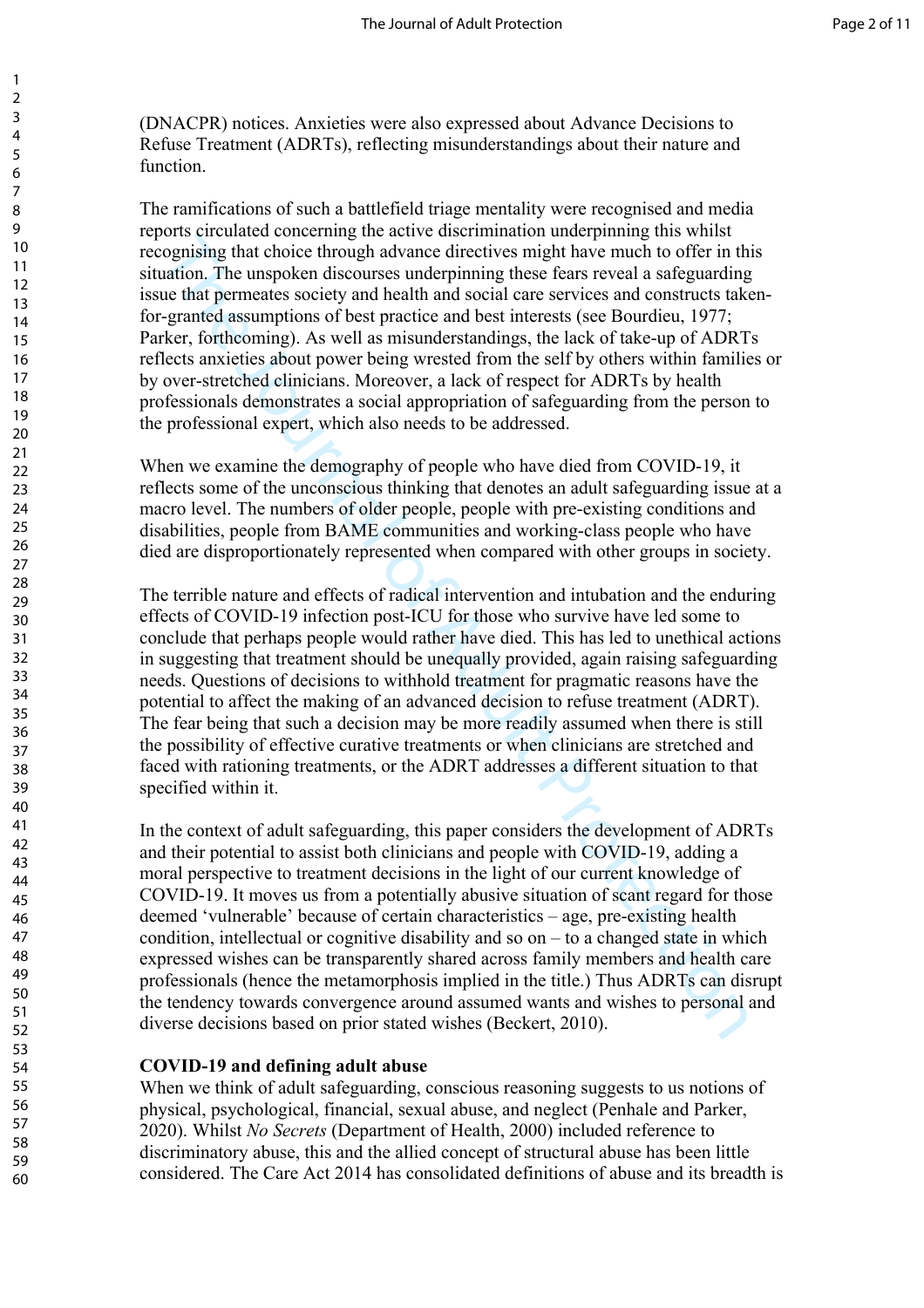60

helpful when considering safeguarding in a time of COVID. If it is the in-grained concept of our evaluations of the 'other' and differences in society that creates the conditions for adult abuse to occur, we have an imperative to identify and address underlying the socio-structural aspects of abuse, including those which permeate popular and clinical understandings of ADRTs and associated directives. The safeguarding issues raised are bi-directional. ADRTs are misunderstood and assumptions are made that 'best interest' decisions can be applied by experts against individuals' wishes. On the other hand, awareness of and possible reform to the making of advance decisions may offer an enhanced means of safeguarding in difficult times.

expansion states of the other control and the relation of the relation of states and the relation of the relation of the relation of the relation of the relation of the relation of the relation of the field by experts agai COVID-19 has drawn our attention to domestic abuse under lockdown but has perhaps occluded our focus on wider abusive structural factors that may have a significant impact on risk and well-being. Most current social and health policy and practice development in the UK draws upon normative assumptions; a hidden, takenfor-granted-ness (Parker, forthcoming). However, policy developments often have unintended and 'hidden' consequences (Merton, 1936). So years of retrenchment in public spending and health service reform led to a lack of intensive care equipment, personal protective equipment and failure to implement prior planning for pandemics (Henley, 2020). There was a lack of appropriate government guidance in dealing with an emergency and, as a result, the important consideration of triage when facing the COVID-19 emergency. What began, perhaps, as a stretched service's approach to an oncoming crisis brought to attention the socially constructed risks of being placed in particular categories and a philosophical dilemma of where, how and to whom to allocate scant resources. This represents a safeguarding issue at policy, practice and personal levels.

Unintended consequences have been recognised for a considerable time (Merton, 1936). Mitigating these is, however, problematic (Urry, 2016). Excavating the norms on which thinking is based prior to the formulation of policy and the active participation of citizens can offset some of these issues. It is our contention that a campaign of raising awareness about and encouraging the use of ADRTs can assist in protecting the rights of individuals and in creating a moral base for triage assessments in future pandemic and emergency situations. They guard against potential discriminatory abuse as well as the physical and psychological abuses sometimes associated with poor treatment decisions and practices.

# **ADRTs and the refusal of medical treatment**

Individuals with capacity have the right to give or withhold consent to medical treatment (Lynch, 2011). The Mental Capacity Act (MCA) 2005 sets out mechanisms whereby people who lose capacity can also have their decisions respected. Alongside ADRTs are Lasting Powers of Attorney for Personal Welfare (LPA) and Court Appointed Deputies. The latter two are forms of substituted decision making whereby someone else is given the legal authority to make decisions about the individual but acting within one of the foundational principles of the MCA which is that anyone making decisions on someone else's behalf must be acting in that person's best interests (MCA 2005 s1 (5); see also Baroness Hale in Aintree University Hospitals NHS Foundation Trust (Respondent) v James (Appellant) [2013] UKSC 67 paragraph 45).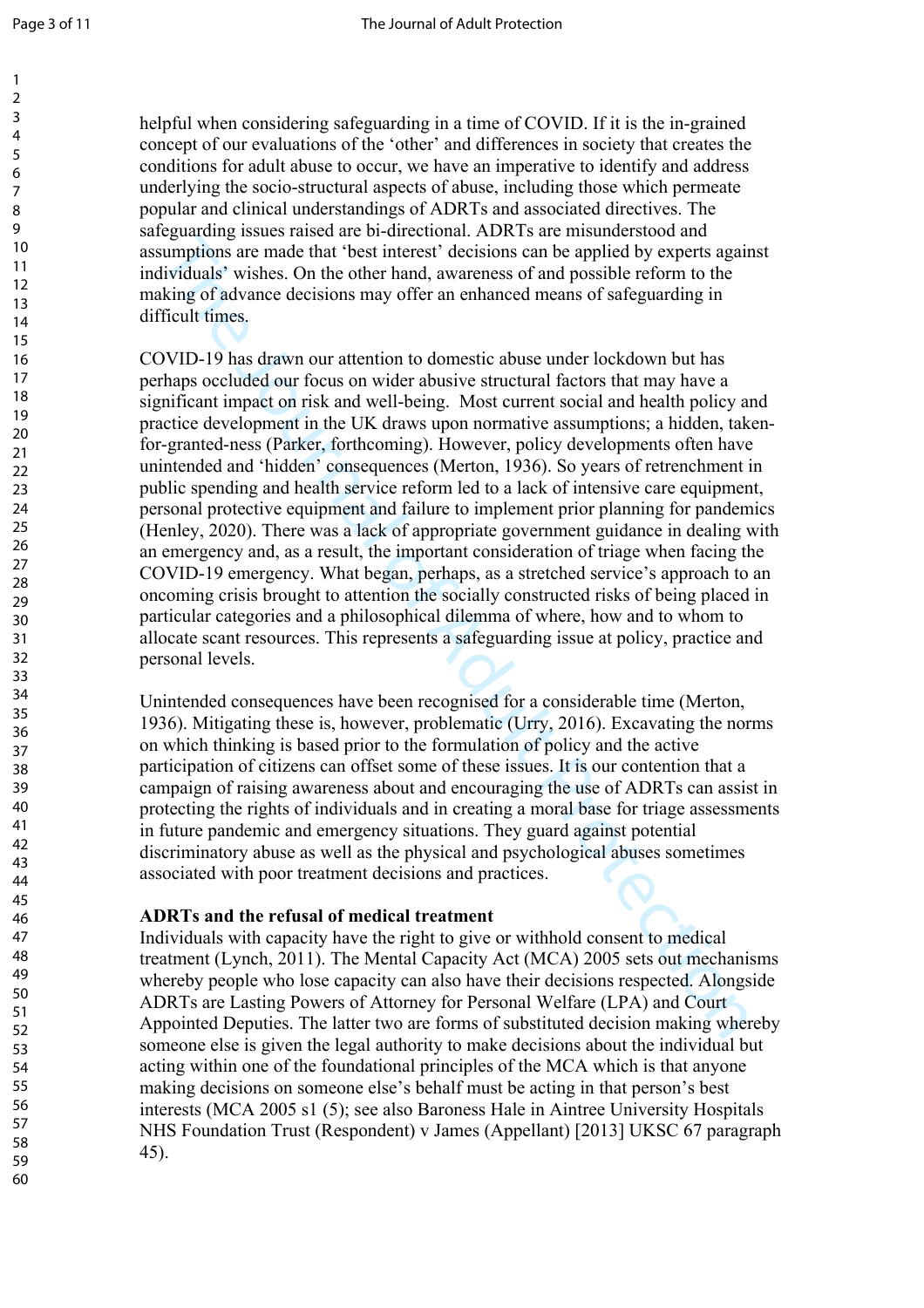entral governmental and species of whomevolume that that the system and the system and the both of DVD published the day before the new law cannot elast (Well fight or entherains and risk juli sy decelving smallen from the ADRTs were introduced into the MCA in an attempt 'to codify and clarify the current common law rules' (Department for Constitutional Affairs & Department of Health, 2005, para 84), although it was recognised that many people, including professionals, had 'deep rooted personal, moral, religious and ethical views' that needed to be addressed (Lord Chancellor's Department, 1997, para 4.2). Despite the safeguards which the government attempted to introduce into ADRT, those views did not necessarily dissolve for all clinicians. A headline from the London Evening Standard (2007) published the day before the new law came into force stated, 'We'll fight backdoor euthanasia and risk jail say doctors', reflecting some doctors' and health care professionals' perspectives who found the topic extremely emotive. This echoes an experience had by one of the authors (Lyne) who, during a training event in 2006, was told, very firmly, by a senior member of nursing staff that she had 'come into nursing to save lives, not to let people die'. Current fears, however, reflect a reverse concern that decisions will be made to refuse treatment and allow death of certain groups based on discriminatory assumptions of treatment viability (Alzheimer's Society, 2020). ADRTs would allow for ethical discussion and decision-making.

ADRTs are set out in sections 24-26 of the MCA. They can only be made by persons over 18 who have capacity at the time of making. ADRTs have to be both 'valid' and 'applicable'. For instance, an ADRT would not be valid if the person has withdrawn it, has made a subsequent LPA conferring the relevant powers to the Attorney, or has acted in anyway which is inconsistent with the terms of the decision (MCA, 2005, s25 [2a, b, c]). An ADRT would not be applicable if:

- i. the person is capable of making the decision at the time it needs to be made,
- ii. it applies to treatments not specified in the decision,
- iii. conditions specified in the decision are absent
- iv. there are reasonable grounds to suspect that the current circumstances were not anticipated and if they had been this might have altered the person's intent.

The applicability criterion is particularly relevant to the situation at the outset of the pandemic. In addition, whilst ADRTs can be made verbally, if the ADRT is in relation to life sustaining treatment then it must be written down, witnessed by a third party and contain a statement to the effect that 'this advance decision stands even if my life is at risk' MCA 2005 s25 [5] & [6]). In relation to the COVID-19 situation, it is likely that most ADRT would have to be written in this form in order to prove effective. SCIE (2020) argue that it is unlikely that people could write ADRTs in relation to COVID-19 testing as this is not treatment but any expressed wishes would need to be taken into consideration if making a best interest decision.

Section 24(1) MCA 2005 articulates the effects of an advance decision in empowering people to refuse specified treatments when they lose the capacity to give or refuse consent to it. Section 26 (1) states that making an advance decision that is valid and applicable has the same power as a decision made at the time by someone with capacity. Health care practitioners are bound to it regardless of whether it is considered unwise.

However, there are criticisms of ADRT (Morris *et al*., 2017). On a practical level, it is clear that ADRTs will not work if the maker does not tell anyone of their existence.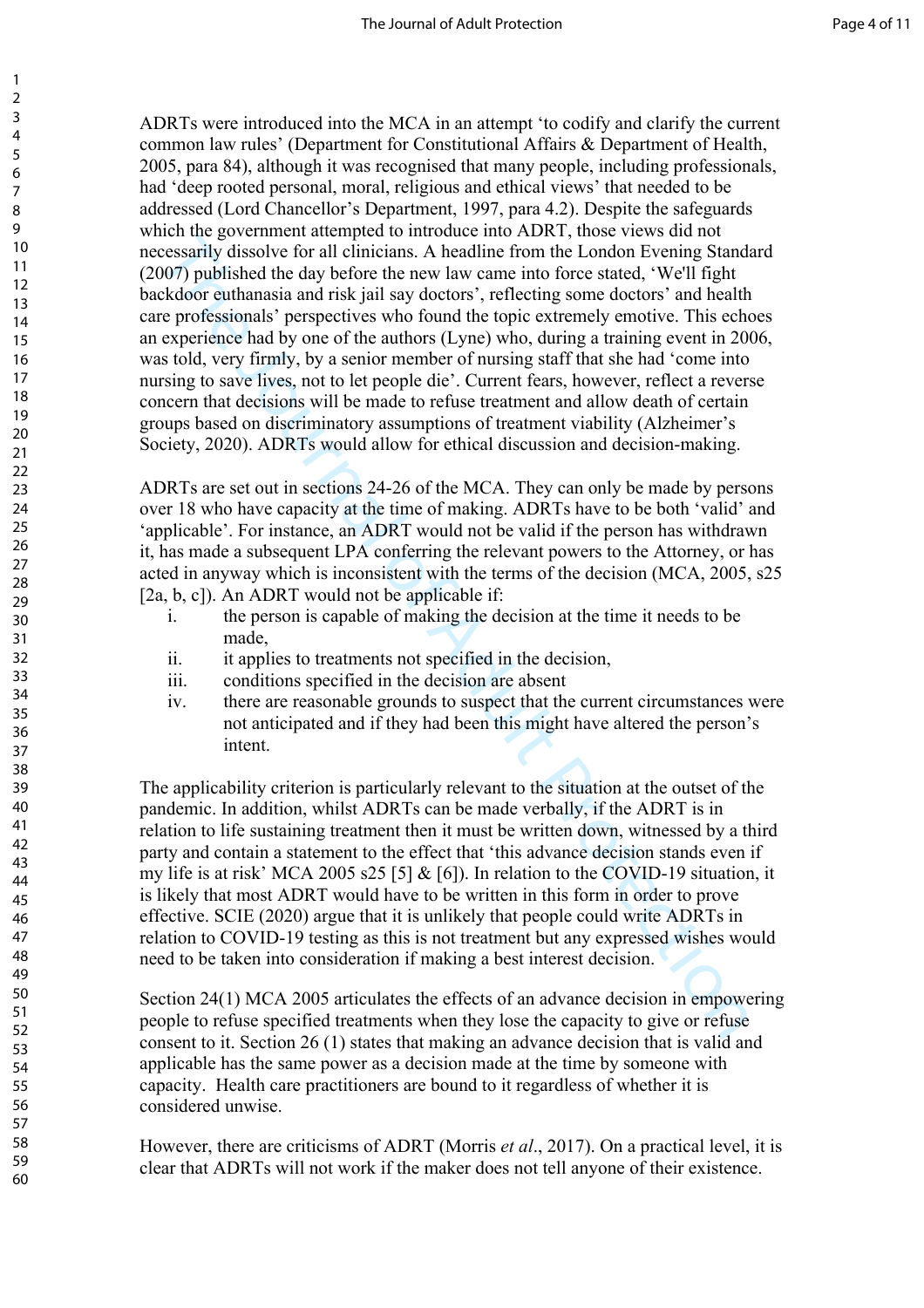The Code of Practice (2008, para 9.38) sets out ways in which the existence of an ADRT can be checked including recording the decision in healthcare records or carrying a card. Recording the decision in healthcare notes, however, is not infallible (Paduano, 2017).

ET effectiveness (House of Lords, 2014). However, it is with the onset of the<br>defined inference are stated that a divare decisions, especially with DNACPR<br>ties attached were being adopted in a blanker fashion for certain Poor understanding of ADRTs among health care practitioners is also seen to hamper their effectiveness (House of Lords, 2014). However, it is with the onset of the pandemic, concerns were raised that advance decisions, especially with DNACPR notices attached were being adopted in a blanket fashion for certain groups deemed 'vulnerable' to the effects of COVID-19. This suggests a misunderstanding of ADRTs underpinned by an 'expert' allocation of certain groups into categories for no treatment that removes the voice and rights of the individual and becomes a serious safeguarding issue to protect people from the actions of those trusted to care for them. Michalowski (2005, p.959) points out that ignoring ADRTs or misunderstanding them can result in 'an invasion of his or her bodily integrity'. Concern about this grew with the Nursing and Midwifery Council (NMC) Chief Executive quoted as saying, 'In recent weeks I have been disturbed by reports of blanket DNACPR orders being applied to groups of people without their involvement or any individual assessment of their needs. This is completely unacceptable' (Jones-Berry 2020). The NMC and General Medical Council issued a joint statement prohibiting such actions. This was followed by a further joint statement from the British Medical Association (BMA), Care Provider Alliance (CPA), Care Quality Commission (CQC) and the Royal College of General Practice (RCGP) who reiterated 'It is unacceptable for advance care plans, with or without DNAR form completion to be applied to groups of people of any description' (RCGP, 2020). Millington Sanders (2020) provided clear question and answer advice in her blog for the Royal College of General Practitioners to offset these misunderstandings and to enable individuals to make ADRTs in an informed and non-pressured way. Ruck Keene's (2020) analysis of decision-making in a time of COVID recognises the complexities and misinterpretations that may occur. However, he argues that supported decisions may have a greater role in effecting positive outcomes and respect for those individual decisions.

Addressing misunderstandings and lack of knowledge of ADRTs will help offset some problems and help to safeguard adults. However, the lack of standardised practice acts as another potential risk. Because ADRTs for non-life sustaining treatment can be made verbally and also perhaps because there is no recognised national format for written ADRTs, there is no national record of either the numbers or types of ADRT in existence beyond estimates. Kitzinger and Kitzinger (2016) recommend 10 ways in which the uptake and use of ADRTs in Wales could be promoted including the use of standardised quality-controlled forms and electronic upload to the Welsh care record. There is no reason why these recommendations shouldn't apply equally to England. One of the barriers to uptake identified in this report is that some people are sceptical about an ADRT being effective in practice, worrying that professionals may simply ignore what is written or be unaware of the ADRT's existence.

Access to them would seem to be a particular problem in a fast moving and everchanging clinical environment as recently seen during the pandemic. How does a clinician balance the urgent lifesaving tasks with the need to see the patient as an individual? This is, perhaps, where advance care planning could really have an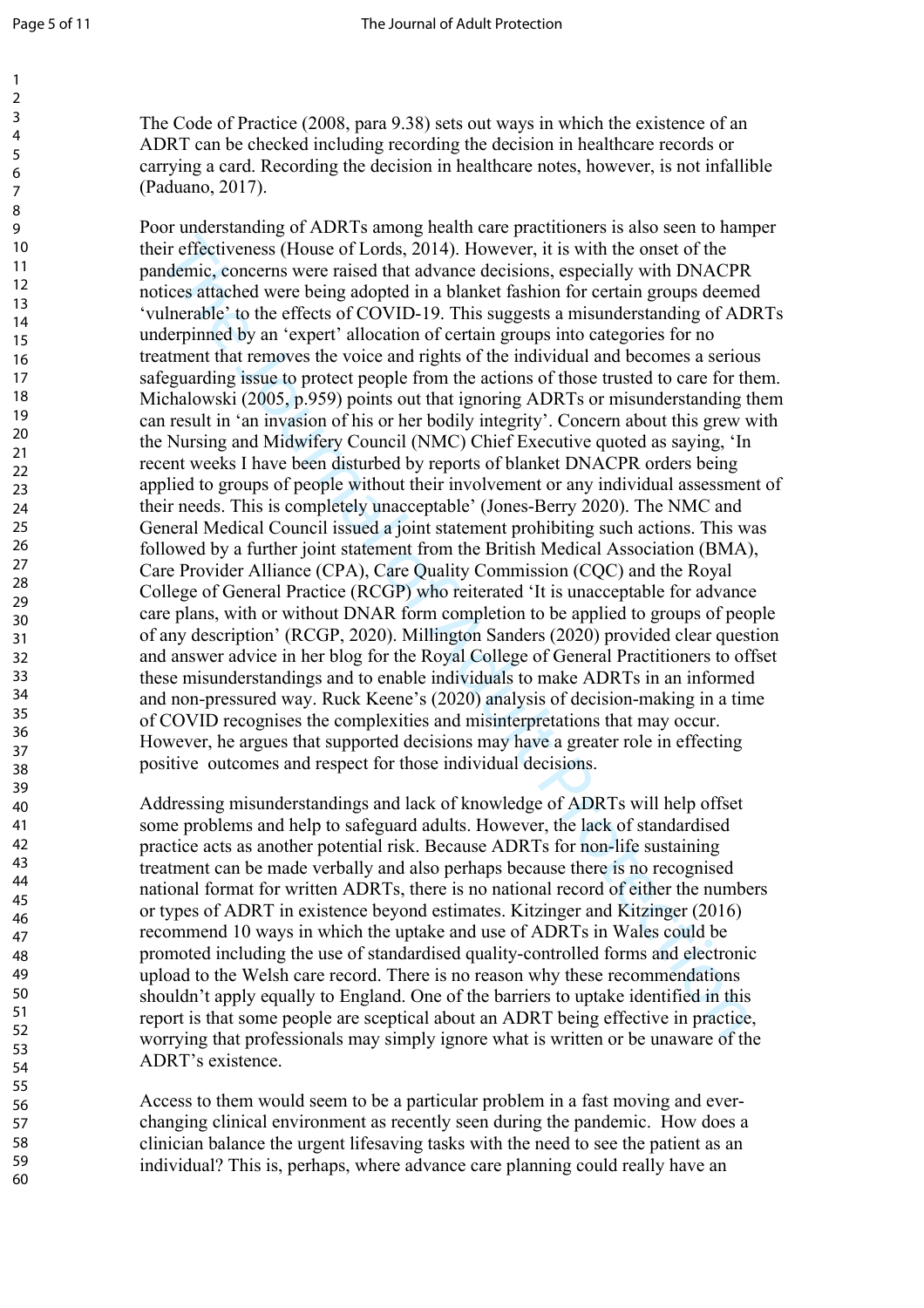impact, whilst at the moment it seems that ADRTs are used to make practitioner-led decisions based on unconscious biases of usefulness of life and value of life rather than appropriately seeking the voice of the person (Curtis *et al*., 2020). It would also add an important dimension of moral rather than clinical and evidence-based decision-making that is so important for end-of-life-care (Coulthard, 2020).

Emanuel *et al.* (2020) argue that the time constraints experienced in pandemic treatment counts against taking quality of life and quality adjusted life years into account. They argue that priority for treatment should be given to patients with a reasonable life expectancy although they don't attempt to define what "reasonable" means in this context. They also argue that "…encouraging all patients, especially those facing the prospect of intensive care, to document in an advance care directive what future quality of life they would regard as acceptable and when they would refuse ventilators or other life-sustaining interventions can be appropriate." (p2052)

namuel *et al.* (2020) argue that the time constraints experienced in pandemic<br>attent counts against taking quality of life and quality of lifest of the system to count. They argue that priority for treatment should be giv Curtis *et al*. (2020) recognise the importance of addressing questions of ADRT and DNRCPR notices following COVID-19 and candidly recognise that the pandemic has led to an increase in discussion, at least, of DNR notices written by responsible clinicians in the USA. The dangers in an over-stretched NHS hospital are rife. They recommend moving towards a system of informed assent and having such conversations with relatives and loved ones if it is no longer possible to speak with the patient. This accords with the court's decision in *R (Tracey) v Cambridge University Hospitals NHS Foundation Trust & Ors*. Such conversations also go some way towards safeguarding the patient's rights under Article 8 European Convention on Human Rights as outlined in *Winspear v City Hospitals Sunderland NHS Foundation Trust.*

Drawing an analogy from theology, we can identify two separate approaches in assumptions made about ADRTs that have a bearing on adult safeguarding. A kataphatic approach (what can be said) recognises the stated directive and decision of individuals in certain circumstances through an express ADRT. An apophatic approach (what cannot be said) demands we do not make assumptions about people's wishes where there is no ADRT. If we are to develop advance decisions and clinical practice in ways that safeguard individuals from unwanted treatments, or from the withdrawal of treatments where this has not been clearly stated, we need to improve the accessibility and visibility of individual decisions and to note the specificity of ADRTs. A more explicit approach is necessary.

# **Ways forward for the future**

The Recommended Summary Plan for Emergency Care and Treatment (ReSPECT) (Resuscitation Council UK, no date) is increasingly being adopted across healthcare providers. It provides a basis for advanced informed consent, and a discussion of informed assent later. ReSPECT emphasises that the heart of the process is a conversation between the patient/ patient's family and the clinicians. This conversation is then recorded so that everyone knows what decisions are acceptable should the patient lose capacity. It is especially relevant for clinical decision-making which, as we have seen in COVID-19, is often undertaken under considerable pressure. Whilst not being an ADRT in its own right, ReSPECT can lead to an advanced care plan which contains details of the patient's wishes, the clinical recommendations for care and an agreed DNACPR decision where appropriate and is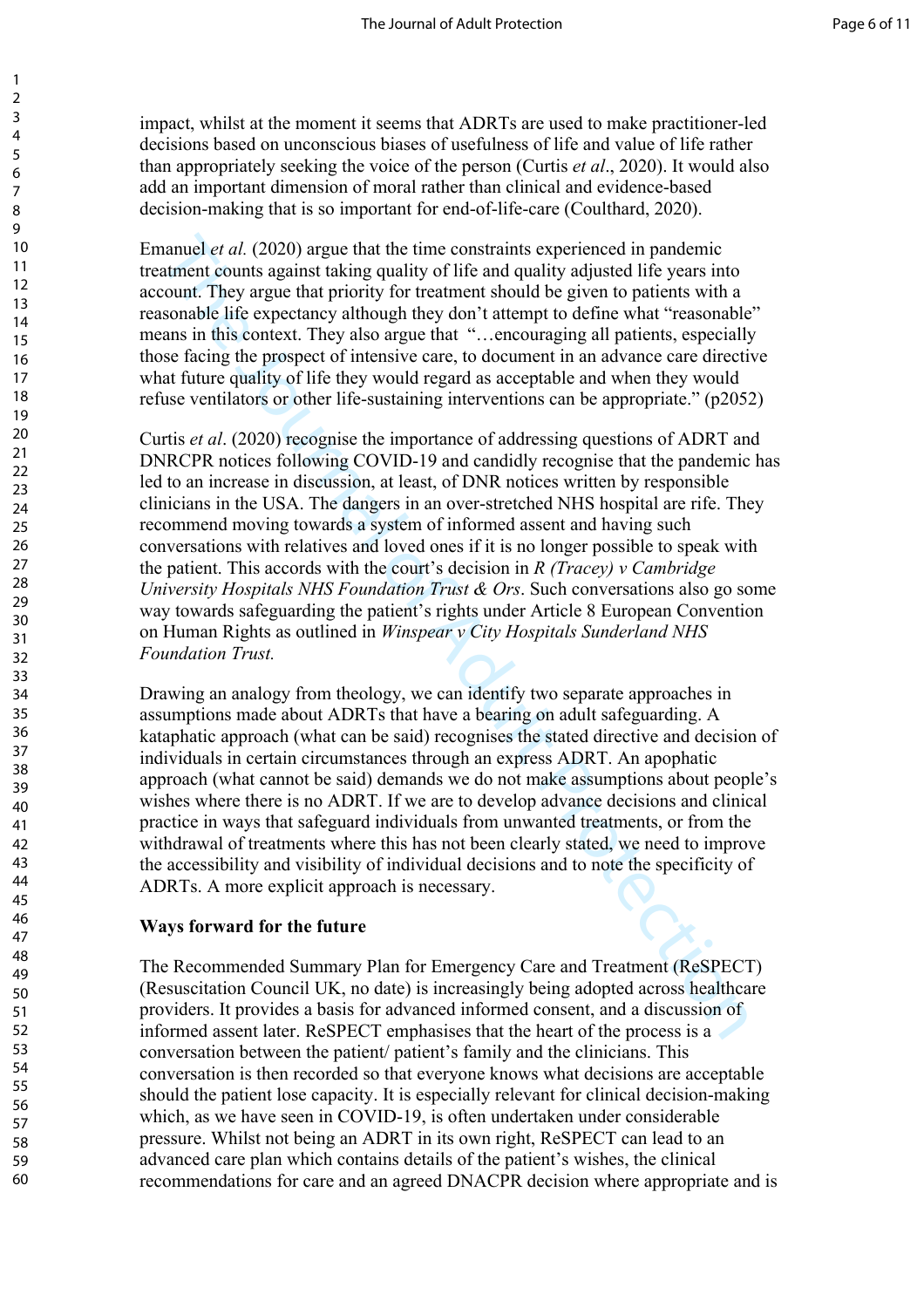recommended by Millington Sanders (2020). This partnership type working is far more attuned to the ethos of the MCA, aspects of the European Convention on Human Rights, the Care Act 2014 and Social Services and Well-being (Wales) Act 2015.

The RCUK stress on their website that ReSPECT can be for anyone but will have increasing relevance for those who are seriously unwell. This highlights part of the problem with the current process of ADRT and advanced care planning: generally these decisions are often only made at a stage when the person is already unwell or has received a diagnosis. Perhaps there needs to be a societal change which embraces discussions regarding life including illness and death and steps taken earlier to outline one's own preferences. This would allow clinicians and health and social care practitioners to make informed and ethical decisions in respect of people in high-risk groups facing illnesses such as COVID-19 and will move away from the potential for widespread abuse to a person-centred approach to decision-making.

blem with the current process of ADRT and advanced care planning: generally<br>oblem with the current process of ADRT and advanced care planning: generally<br>serectived a diagnosis. Perhaps there needs to be a societal change w In any future work to promote societal change education will be important. Not only do we need a competent and confident work force in our hospitals who know the law and how to apply it, we also need a much greater understanding within the population as a whole. One can only give informed consent if one is truly 'informed'. But this is an area of life where there are many "unknown unknowns" as memorably suggested by Donald Rumsfeld. Indeed, the concept of informed consent is hotly contested (Parker and Ashencaen Crabtree, 2016). What is needed in respect of advance decisions and planning is the amplification of information, the debunking of myths and simplifying the process for completion. The authors have referred elsewhere to the work of Kitzinger and Kitzinger (2016). The first recommendation from their work is the promotion of public health education especially by providing key information in public spaces (they suggest a message on the side of a bus).They also suggest normalising ADRTs by making information freely available such as is done for other illnesses including leaflets and electronic information in doctors surgeries.

However, the need to have ADRTs freely available and accessible for relatives and clinicians also needs to be addressed. If a true partnership approach to health and social care is adopted this should mean the capacity to lodge advance decisions and plans alongside medical records or within an accessible legal repository. There is time post-death to identify, read and act upon a Will, there is little such time in respect of advance decisions, especially in a pandemic.

# **Conclusion**

It is clear that we need to reform practice and guidance in respect of ADRTs and that we see this as a safeguarding issue. If ADRTs are not well understood or ignored then individuals are placed at risk of considerable distress through the receipt of unwanted treatments. Ignorance also potentially increases clinical deliberation and causes time delay when a thorough knowledge of and respect for advance decisions and clinical planning allows clinicians to work alongside individuals and families to achieve desired outcomes. Whilst psychological and physical harm may result from a failure to act on ADRTs, it is perhaps the potential for discriminatory abuse and acting on unquestioned assumptions that raises the clearest safeguarding issues. In order to avoid such abuse and assumptions we need to ensure clinicians are using advanced care planning well, have a good understanding of ADRT and are empowered to respect them when valid and applicable.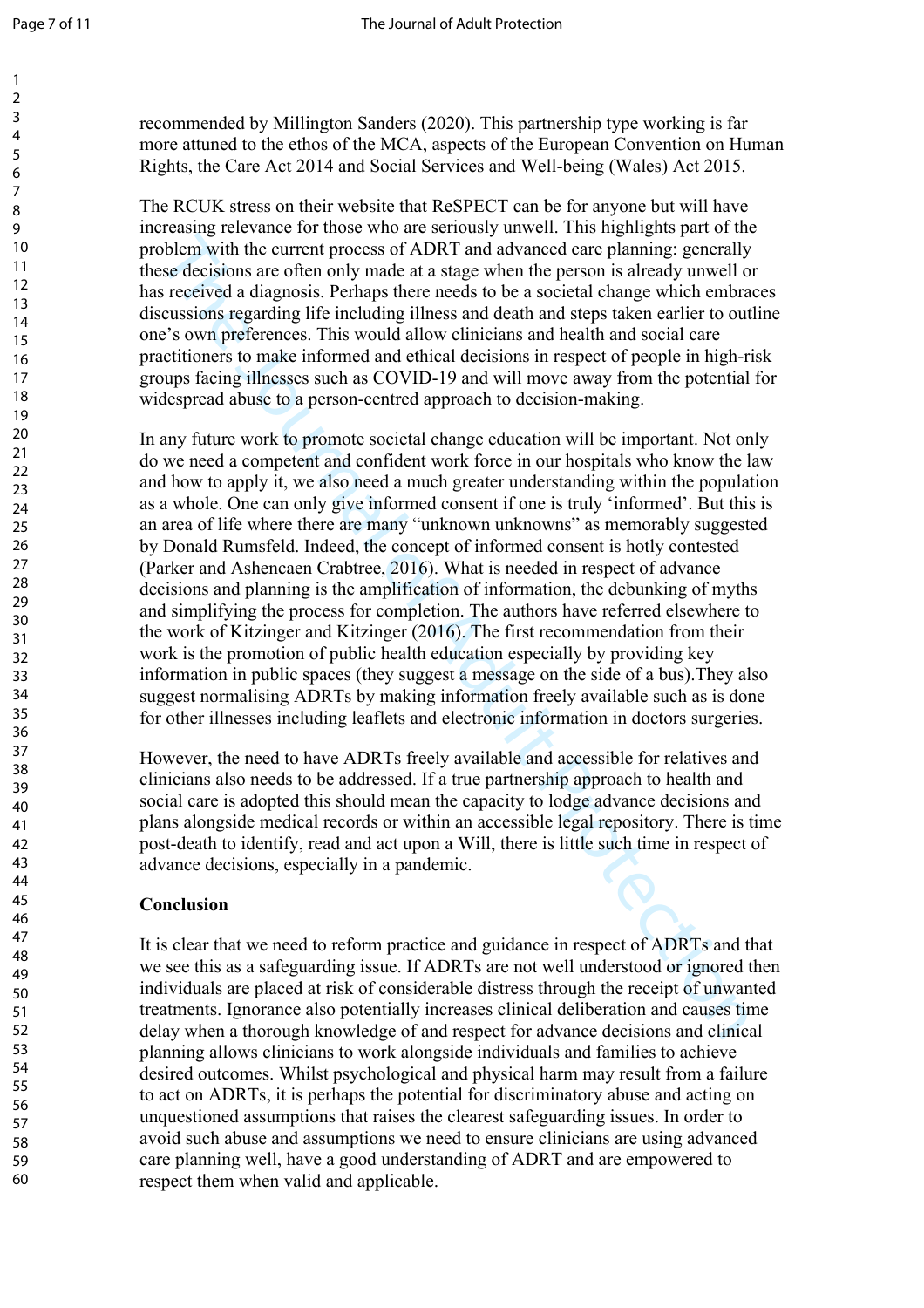As part of a drive to increase awareness and understanding a reflexive approach to policy-making and clinical practice is necessary. Thus the assumption of clinician as 'expert' must be subject to critique when it comes to personal decision-making. The use of potentially meaningless words such as "reasonable" quality of life as espoused by Emanuel *et al.,* needs All clinicians and practitioners should be exposed to unconscious bias training, recognising that marginalised groups are often discriminated against unknowingly, structurally and through processes and procedures. In practice this means that ADRTs should be accorded respect and people with no ADRT receive equitable treatment to everyone else regardless of different characteristics circumstances and conditions. Whilst an advance decision would, therefore, safeguard, not having an ADRT should not place individuals at any greater risk because of assumptions made about certain groups.

As Mr Justice Hayden said in Barnsley Hospitals NHS Foundation Trust v MSP, "In a real sense this is not a case about choosing to die, it is about an adult's capacity to shape and control the end of his life. This is an important facet of personal autonomy which requires to be guarded every bit as jealously for the incapacitous as for the capacitous." (paragraph 47)

consideration and numering interding mathematics given a concerned and throughly are considered to the ADCI should be accorded respect and perceptives fin practice this means that ADCI's should be accorded respect and perc This paper has argued that we need to move from a professional led health and social care service to one where the individual is routinely viewed, at least as a partner, if not the decision maker. Highlighting personal autonomy in this fashion should lead to better decisions, less abuse and a restoration of trust between professional and patient. Such an approach accords well with the Patient and Public Involvement policy championed within the NHS (NICE, 2020). It respects the individual and rather than detracting from clinical expertise and judgement it allows agreed decisions to be reached on what is best for the individual in respect of treatments. Alongside this it honours the spirit of ReSPECT for clinicians. Advance decisions and clinical decision-making needs to move together to develop partnerships that safeguard the person, and by the same token, the clinician.

## **References**

Alzheimer's Society (2020), "ONS figures show 50 per cent of all COVID-19 deaths in care homes also had dementia – Alzheimer's Society comment", 3 July, available at https://www.alzheimers.org.uk/news/2020-07-03/ons-figures-show-50-cent-all-COVID-19-deaths-care-homes-also-had-dementia, (accessed 23 July 2020).

Beckert, J. (2010), "Institutional isomorphism revisited: convergence and divergence in institutional change", *Sociological Theory*, Vol. 28 No. 2, pp.150-166.

Bourdieu, P. (1977), *Outline of a Theory of Practice*, Polity Press, Cambridge.

Coulthard, P. (2020), "Dentistry and coronavirus (COVID-19) - moral decisionmaking", *British Dental Journal,* Vol. **228,** 503–505 ,https://doi.org/10.1038/s41415- 020-1482-1.

Curtis, J.R., Kross, E.K., Stapleton, R.D. (2020), "The Importance of Addressing Advance Care Planning and Decisions About Do-Not-Resuscitate Orders During Novel Coronavirus 2019 (COVID-19)", *JAMA.* Vol. 323, No. 8, pp.1771–1772.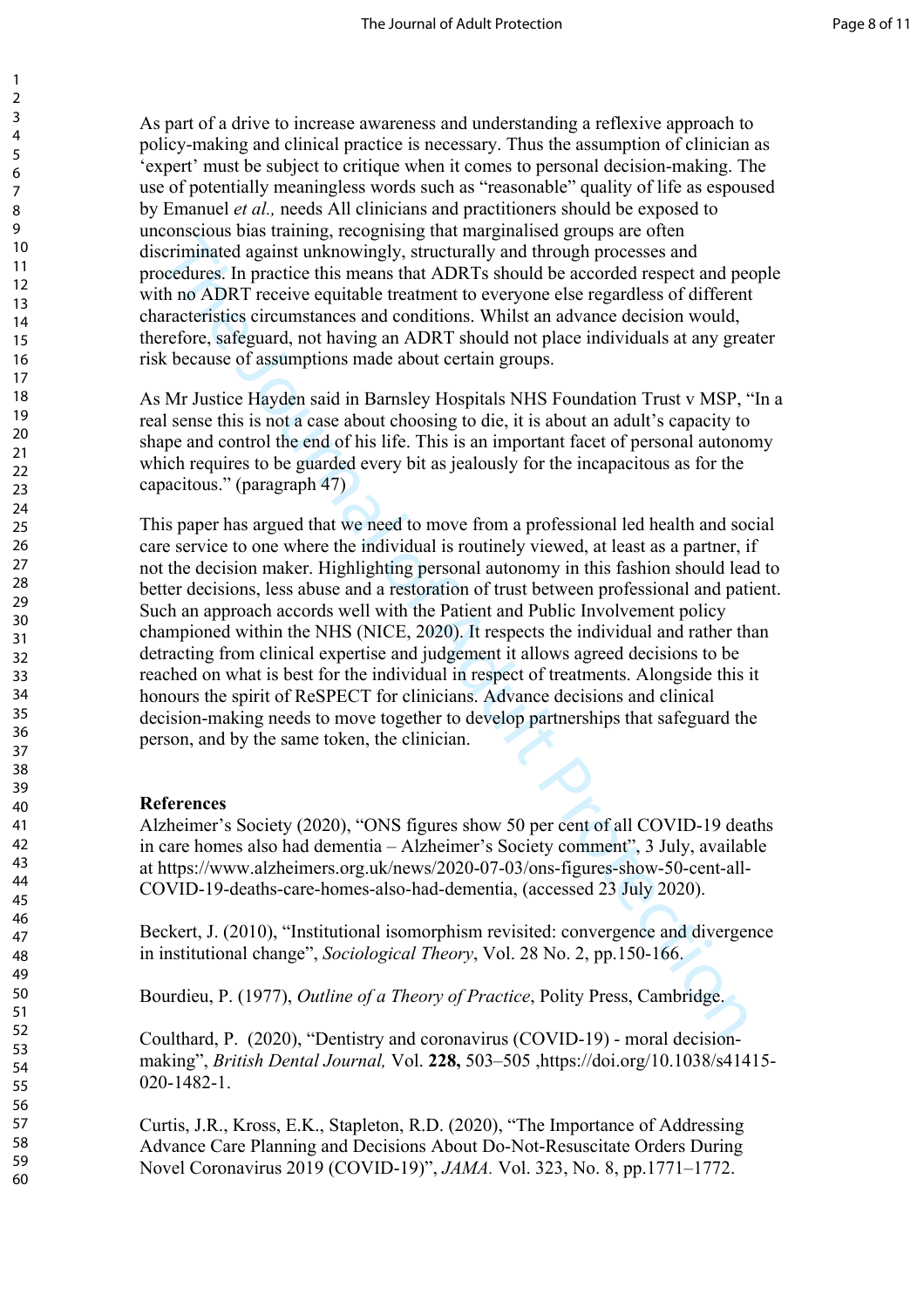Department for Constitutional Affairs & Department of Health (2005), *Mental Capacity Act 2005: Explanatory notes*. Available at http://www.legislation.gov.uk/ukpga/2005/9/contents (accessed 16 July 2020).

Department for Constitutional Affairs (2008), *Mental Capacity Act 2005 Code of Practice*, TSO, London.

Department of Health (2000), *No Secrets: Guidance on developing and implementing multi-agency policies and procedures to protect vulnerable adults from abuse,* HMSO, London.

parametric Content (1980), The Barriston Content Content Research (1981)<br>
active, TSO, London.<br>
Equiver, Figs. and Procedures to protect vulnerable adults from abuse,<br>
equiver, protection and Procedures to protect vulnerab Emanuel, E., Persad, G., Upshur, R., Thorne, B., Parker, M., Glickman, A., Zhang, C., Boyle, C., Smith, M. & Phillips, J. (2020), "Fair Allocation of Scarce Medical Resources in the Time of Covid-19". New England Journal of Medicine 2020; 382:2049-2055 available at DOI: 10.1056/NEJMsb2005114 (accessed 17 August 2020)

Henley, J. (2020), "'Complacent' UK draws global criticism for COVID-19 response", *Guardian,* 6 May available at https://www.theguardian.com/world/2020/may/06/complacent-uk-draws-globalcriticism-for-COVID-19-response-boris-johnson (accessed 12 May 2020).

House of Lords (2014), *Mental Capacity Act 2005: post-legislative scrutiny - Select Committee on the Mental Capacity Act 2005*, TSO, London.

Jones-Berry, S. (2020), "COVID-19: warning against 'blanket' DNACPR notices". *Nursing Standard* (online) Available at https://rcni.com/nursingstandard/newsroom/news/COVID-19-warning-against-blanket-dnacpr-notices-160096 (accessed 16 July 2020).

Kitzinger, J. & Kitzinger, G. (2016), "Increasing understanding and uptake of Advance Decisions in Wales" Public Policy Institute for Wales (online), available at http://ppiw.org.uk/files/2016/02/PPIW-Report-Increasing-the-awareness-and-uptakeof-Advance-Decisions.pdf (accessed 17 July 2020).

Law Commission (1995), *Mental Incapacity. Item 9 of the Fourth Programme of Law Reform: Mentally Incapacitated Adults*. Law Com No 231, available at https://www.lawcom.gov.uk/project/mental-incapacity/#related (accessed 16 July 2020).

London Evening Standard (2007), "We'll fight backdoor euthanasia and risk jail say doctors", 31 March, available at https://www.standard.co.uk/news/well-fightbackdoor-euthanasia-and-risk-jail-say-doctors-7203110.html (accessed 16 July 2020).

Lord Chancellor's Department (1997), *Who Decides?: making decisions on behalf of mentally incapacitated adults*, , The Stationary Office, London.

Lynch, J. (2011), *Consent to Treatment*, Radcliffe Publishing, Oxford.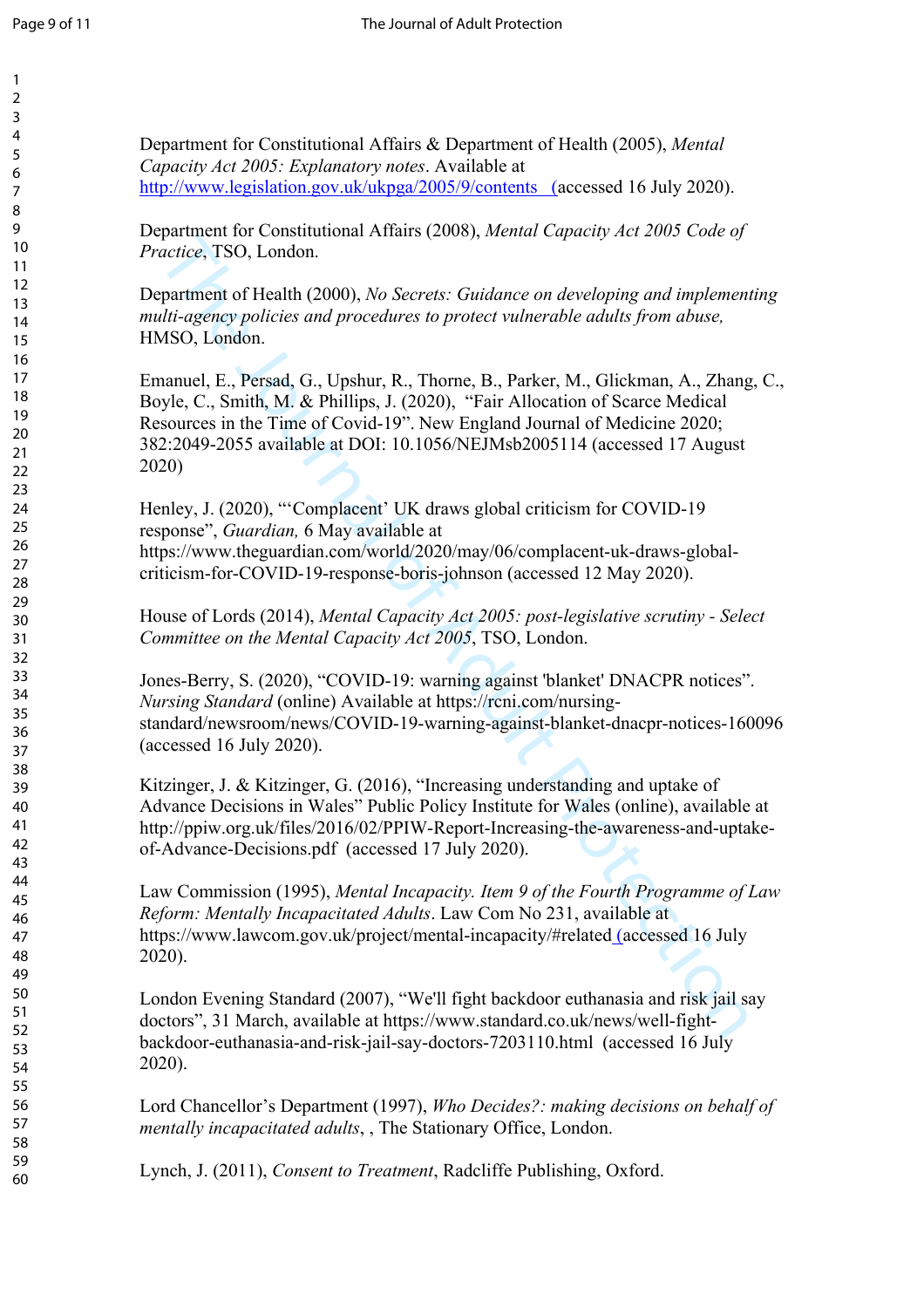Merton, R.K. (1936), "The unintended consequences of purposive social action", *American Sociological Review*, Vol. 1, No. 6, pp.894-904.

Michalowski, S. (2005), "Advance Refusals of Life-Sustaining Medical Treatment: the relativity of an absolute right", *Modern Law Review*, Vol. 68, No. 6, pp.958-982

The Journ[al o](https://www.nice.org.uk/about/nice-communities/nice-and-the-public/public-involvement/public-involvement-programme/patient-public-involvement-policy)f Adult Protection Millington Sanders, C. (2020), "Advanced Decisions to Refuse Treatment FAQS around COVID-19", RGCP Blog, available at https://www.rcgp.org.uk/about-us/rcgpblog/advanced-decisions-to-refuse-treatment-living-wills.aspx (accessed 17 July 2020).

Morris, R., Mudigonda, M., Bartlett, P., Chopra, A. and Jones, S. (2017), "National survey and analysis of barriers to the utilisation of the 2005 Mental Capacity Act by people with bipolar disorder in England and Wales", *Journal of Mental Health*, Vol 29, No. 2, pp.131-138.

NICE (2020) "Patient and public involvement policy", *National Institute for Health and Care Excellence, available at* https://www.nice.org.uk/about/nicecommunities/nice-and-the-public/public-involvement/public-involvementprogramme/patient-public-involvement-policy (accessed 14 August 2020).

Paduano, M. (2017), "Pay-out after woman was kept alive against her will", *BBC News*, available at https://www.bbc.co.uk/news/uk-england-coventry-warwickshire-42240148 (accessed 16 July 2020).

Parker, J. and Ashencaen Crabtree, S. (2014) Covert research and adult protection and safeguarding: an ethical dilemma? *Journal of Adult Protection,* 16, 1, 1-12.

Parker, J. (forthcoming), The establishment (and disestablishment) of social work in Britain: The ambivalence of public recognition, *Journal of Comparative Social Work*  (accepted May 2020).

Penhale, B. and Parker, J. (2020), "Adults at risk of abuse", in Parker, J. and Ashencaen Crabtree, S. (Ed.s) *Human Growth and Development in Adults: Theoretical and practice perspectives*, Policy Press, Bristol, pp.269-287.

Resuscitation Council UK (no date), "*ReSPECT*" available at https://www.resus.org.uk/respect (accessed 17 July 2020).

Royal College of General Practitioners (2020), "Joint statement on advance care planning (online)", available at https://content.govdelivery.com/accounts/UKCQC/bulletins/283e565 (accessed 16 July).

Ruck Keene, A. (2020), "Capacity in the time of Coronavirus", *International Journal of Law Psychiatry,* Vol. 70, No. 101560, Published online 2020 Apr 11. doi: [10.1016/j.ijlp.2020.101560](https://dx.doi.org/10.1016%2Fj.ijlp.2020.101560)